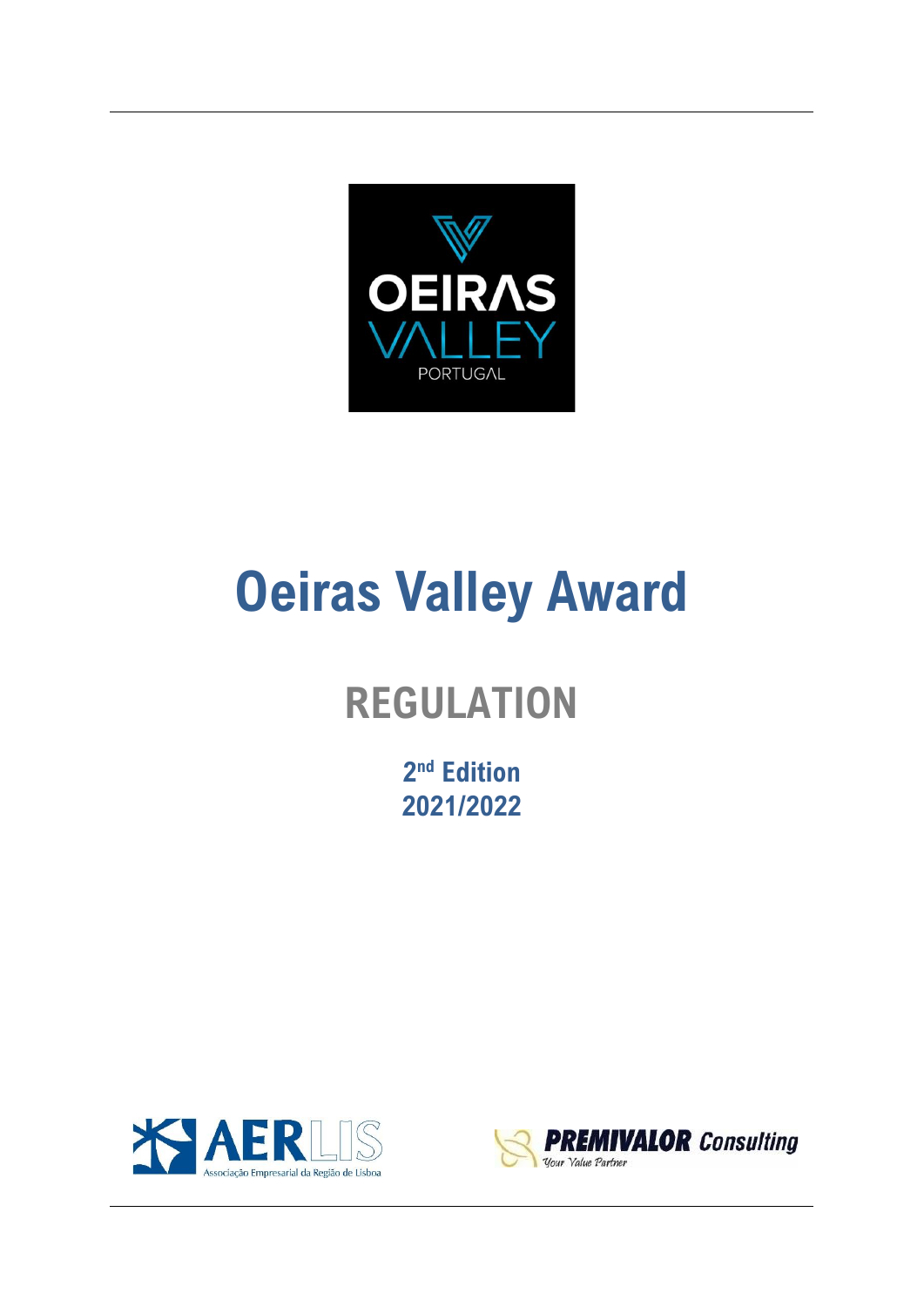| Index |  |
|-------|--|
|       |  |
|       |  |
|       |  |
|       |  |
|       |  |
|       |  |
|       |  |
|       |  |
|       |  |
|       |  |
|       |  |
|       |  |
|       |  |
|       |  |
|       |  |
|       |  |
|       |  |
|       |  |
|       |  |
|       |  |
|       |  |
|       |  |
|       |  |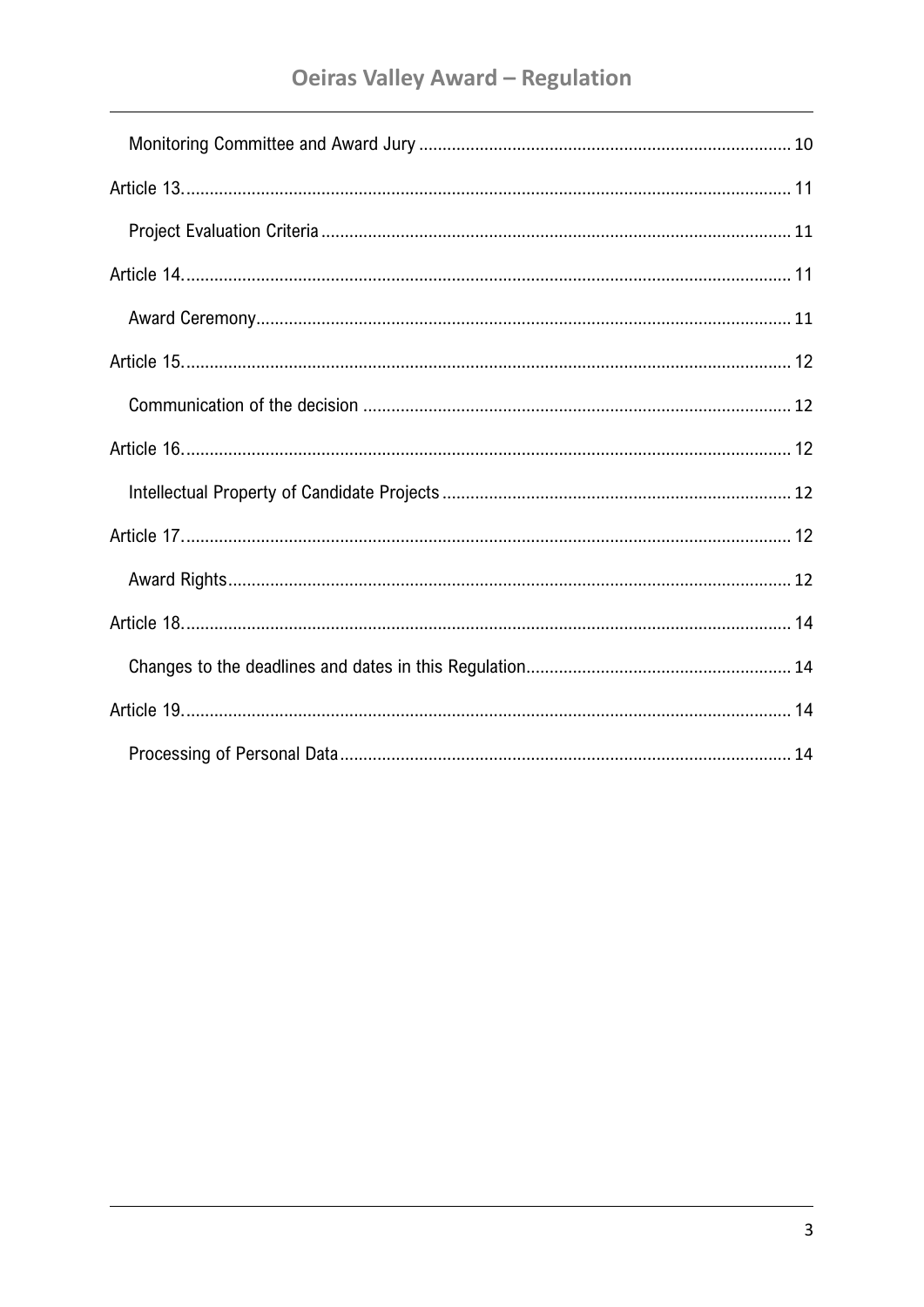### **Article 1.**

#### **Scope**

<span id="page-3-1"></span><span id="page-3-0"></span>Oeiras Valley Award pretends to promote within students and professors of higher education the development of innovative projects with local, national and international boosting:

a) Innovation and entrepreneurship as drivers of economic and social development;

b) Projection of Oeiras Municipality as an innovation reference at national, European and international levels;

c) Dynamization of Oeiras Valley brand;

d) Innovation capacity of organizations and public and private companies that work with municipalities and its inhabitants.

# **Article 2.**

#### **Objective**

<span id="page-3-3"></span><span id="page-3-2"></span>The objective of Oeiras Valley Award is to award the best project focused on innovation and entrepreneurship, developed by students and professors of master and undergraduate degrees from national and international universities and institutes.

# **Article 3.**

#### **Award Regulation**

- <span id="page-3-5"></span><span id="page-3-4"></span>1. Oeiras Valley Award is ruled by the present regulation, with the Monitoring Commission and Award Jury being sovereign in its interpretation, application and gap integration.
- 2. The selection criteria and decision grounds, including the award attributed to the winners, are the exclusive competence of the promotors of the initiative and the decisions of the Monitoring Commission and Award Jury cannot be object of complaint or appeal, being always and in any circumstances unquestionable and definitive.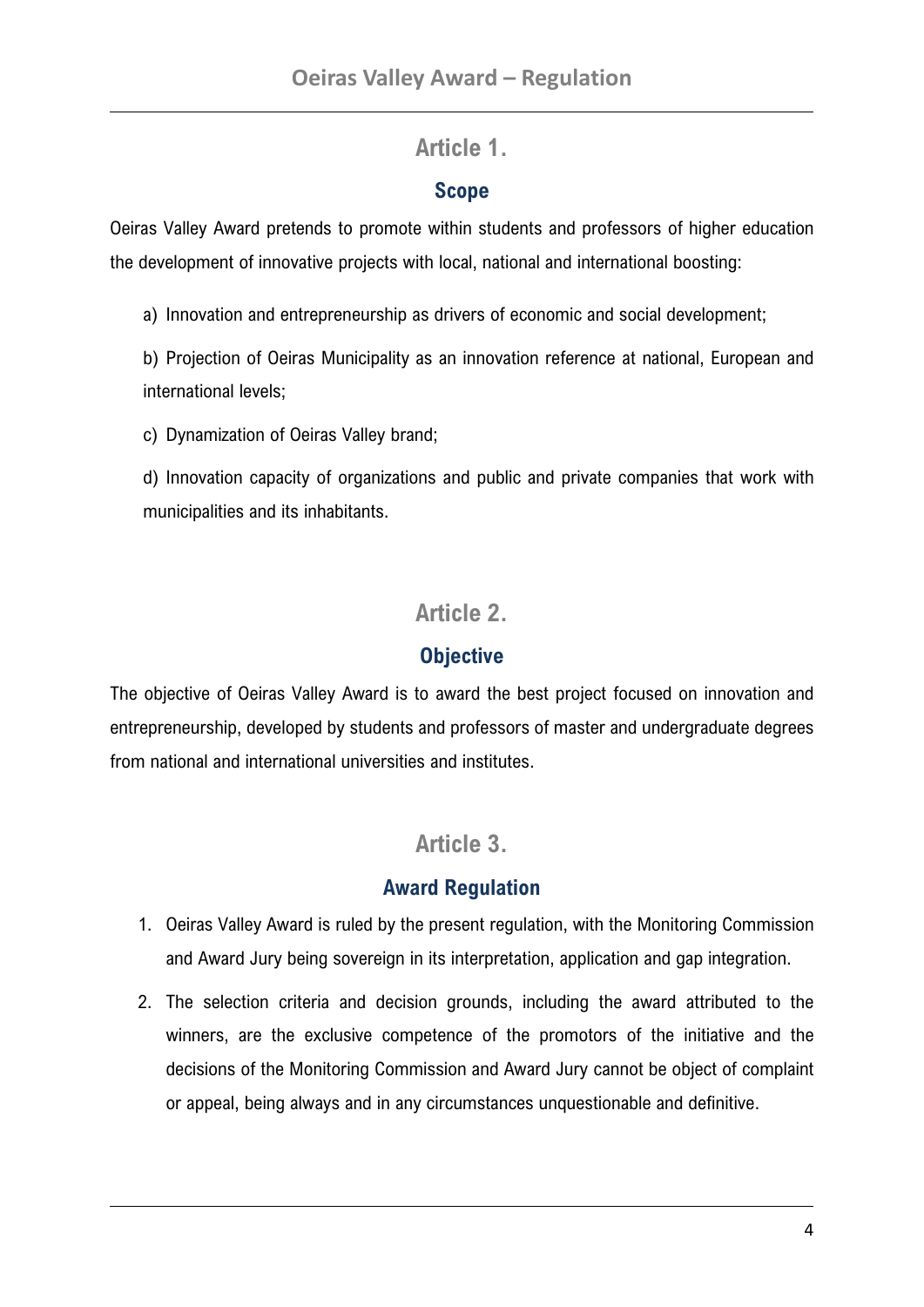3. The promotors of Oeiras Valley Award are reserved the right not to select a winning project if they conclude that there are no projects in the current year that fit the minimum distinction requirements.

# **Article 4.**

#### **Nature of the Challenge**

- <span id="page-4-1"></span><span id="page-4-0"></span>1. Oeiras Valley Award is a challenge that will award the best projects developed by students of undergraduate, post-graduate and master, supervised by a professor (optional).
- 2. If the winning students developed their work/projects with the supervision of a professor, the professor will also be awarded a prize.
- 3. National and international students with winning works/projects also have the possibility to participate in support programs to implementation and development of new valued added services/offers for the Municipality. Will also have the possibility to get an internship at the Oeiras Municipality, in the terms that the Municipality will define for the effect, at PremiValor Consulting or in other partner organizations/companies associated to the project, in conditions to be defined.

# **Article 5.**

#### **Duration, main phases, and deadlines**

- <span id="page-4-3"></span><span id="page-4-2"></span>1. Oeiras Valley Award will take place during the academic year 2021/2022, between February 2022 and October 2022.
- 2. Participation in Oeiras Valley Award comprises the following phases:
	- **a) Registration phase**
	- **b) Project development**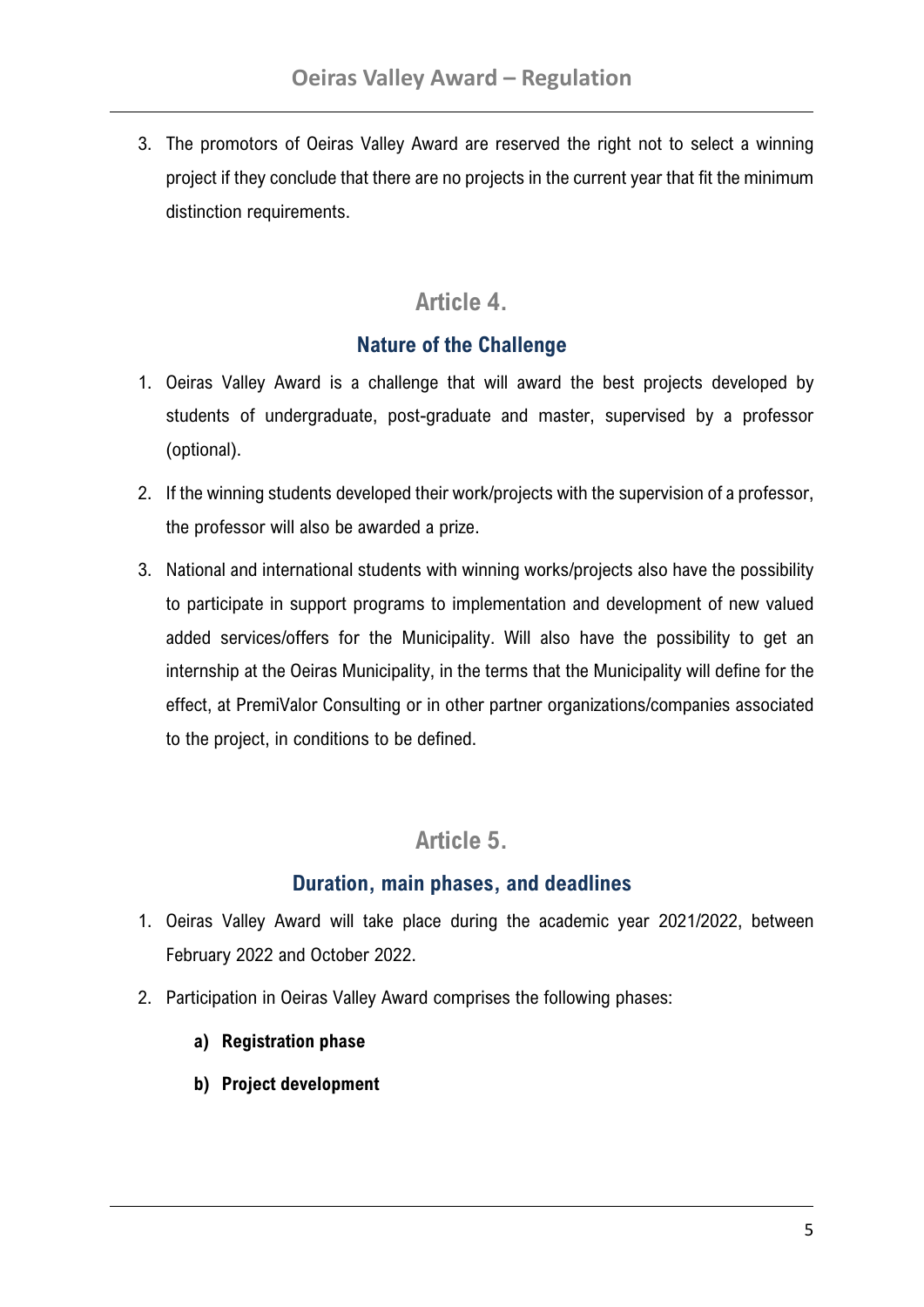- **c) Follow-up questionnaire:** During project development phase, the participants will have to answer to a brief follow-up questionnaire regarding the process of project development, which will be made available in due time.
- **d) Online voting of the presentation videos:** the participants will have the possibility of producing a presentation video of their project, between entre 30 and 50 seconds. All the videos will be submitted to open voting through the Award's social media.
- **e) Evaluation of the Projects**: the evaluation process of participating projects will take place after the reception of all projects. The monitoring commission has the competence to analyse all projects and select the ones that go through the final evaluation phase, the Award Ceremony.
- **f) Award ceremony**: In the Award Ceremony, the authors of the 10 best projects as well as the authors of the top-rated video will be invited to present their projects. The winning projects will only be made known at the award ceremony.
- 3. Oeiras Valley Award has the following schedule:

**Beginning of the project's promotion:** February 2022

Deadline for registration: March 31<sup>st</sup>, 2022

**Deadline for follow-up questionnaire submission:** April 22<sup>nd</sup>, 2022

Deadline for project submission: June 24<sup>th</sup>, 2022

4. The Award Jury will be responsible, at the award ceremony, for the final decision regarding the winning projects. The final ceremony will take place, presumably, in October 2022, in a date to be announced.

#### **Article 6.**

#### **Themes of the projects**

<span id="page-5-1"></span><span id="page-5-0"></span>1. Oeiras Valley Award aims to promote the development of innovative projects local, national e international impact, enhancing the innovation capacity in the Oeiras Municipality and organizations and public and private companies that are located or do business on the municipality.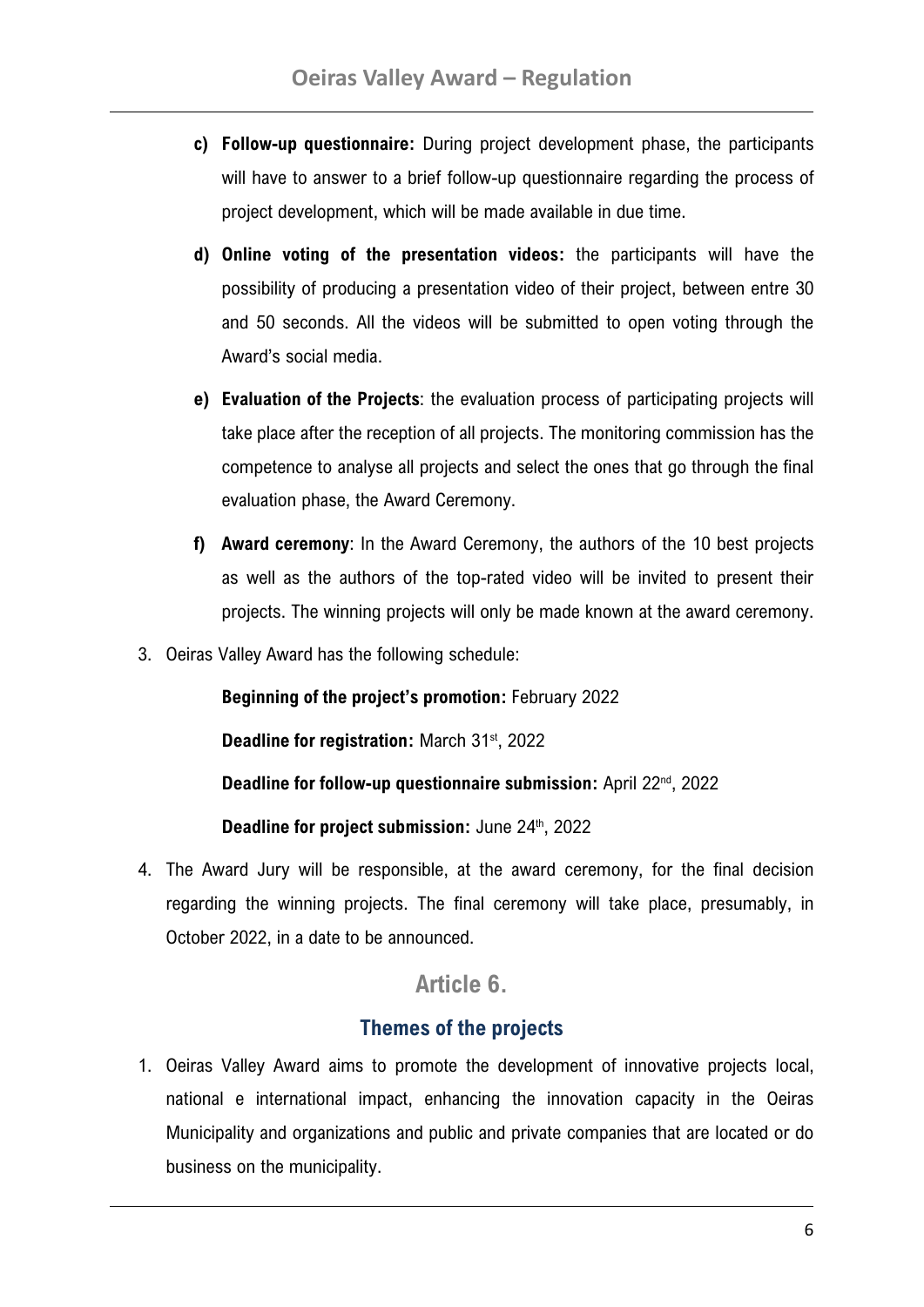- 2. The focus of the projects to be developed by the different participants should be centered in the following strategic areas:
	- a) Sustainable **Mobility** Solutions**;**
	- b) **Smart Cities;**
	- c) Projects related to the **Sea Economy;**
	- d) **Inteligent Territorial Management.**
	- **e) CyberSafe Cities** (cybersecurity and cyberdefense in Smart Cities, IoT and Digital Transformation)

#### **Article 7.**

#### **Presentation of Oeiras Valley Award in universities**

<span id="page-6-1"></span><span id="page-6-0"></span>In February and March 2022 (second semester) there will be online and in-person presentations in universities/faculties. These presentations will promote and clarify the scope and objectives of the Oeiras Valley Award.

#### **Article 8.**

#### **Application requirements**

<span id="page-6-3"></span><span id="page-6-2"></span>1. Those interested in applying to the Oeiras Valley Award need to fulfil, at the time of the application, the following requirements:

a) Frequency of Undergraduate, Post-Graduate or Master's degree courses that have curricular units of Information Systems, Engineering, Management, Economy, Marketing and Communication, Digital Transformation, IoT, Artificial Intelligence or Sea Economy;

b) Applicants that don't fulfil the requirements of the previous number regarding the curricular units of Information Systems, Engineering, Management, Economy, Marketing and Communication, Digital Transformation, IoT, Artificial Intelligence or Sea Economy but show enough evidence of knowledge in scope of the themes of this award and for the development of those projects can be accepted;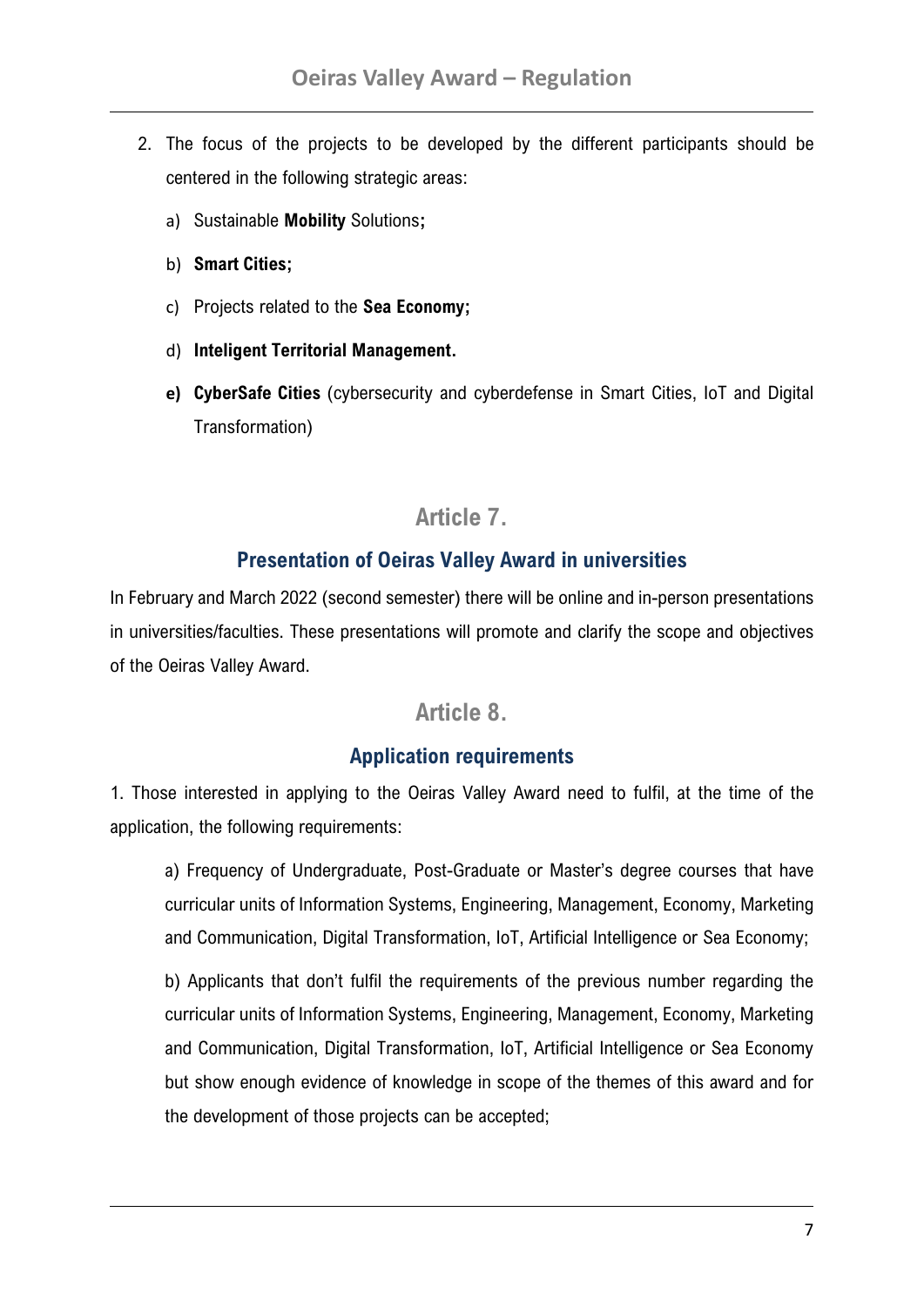c) Candidates who have completed their bachelor, postgraduate or master's degree in the academic year 2020/2021 may be accepted if the application includes a university/institute professor as advisor;

d) Registering individually or form groups composed by a maximum of five students that should fulfil individually paragraphs a), b) and/or c) of the present article;

e) The groups can be composed by elements from different universities or levels of graduation (Undergraduate, Postgraduate or Master) and from different areas of knowledge in order to promote multidisciplinary and complementarity;

f) The groups can include one or more advisors with knowledge and skills in the areas covered by Oeiras Valley Award and at least one of the advisors must be a professor at a university or institute. The absence of advisory is not an exclusion factor of the group in the competition.

#### **Article 9.**

#### **Application procedures**

- <span id="page-7-1"></span><span id="page-7-0"></span>1. Candidates who fulfil the conditions required in the previous article must formalize their applications by completing the form provided by the Monitoring Committee, which include the following information: Name, date of birth, university, faculty, course, email and mobile phone of all group members, name of group representative and name, university / workplace, mobile phone, and email of the advisor(s).
- 2. Together with the registration form it should be provided **a copy of the student card** from the academic year 2021/2022 of all students or from the academic year 2020/2021 in case the paragraph c) of the article 8 is applied, as well as the **consent for private data management** of all group elements.
- 3. The formalization of the application means the acceptance, without reservation or conditions, by the interested parties of the terms and regulations of this competition, as well as the express authorization to verify the authenticity of the respective documents made available.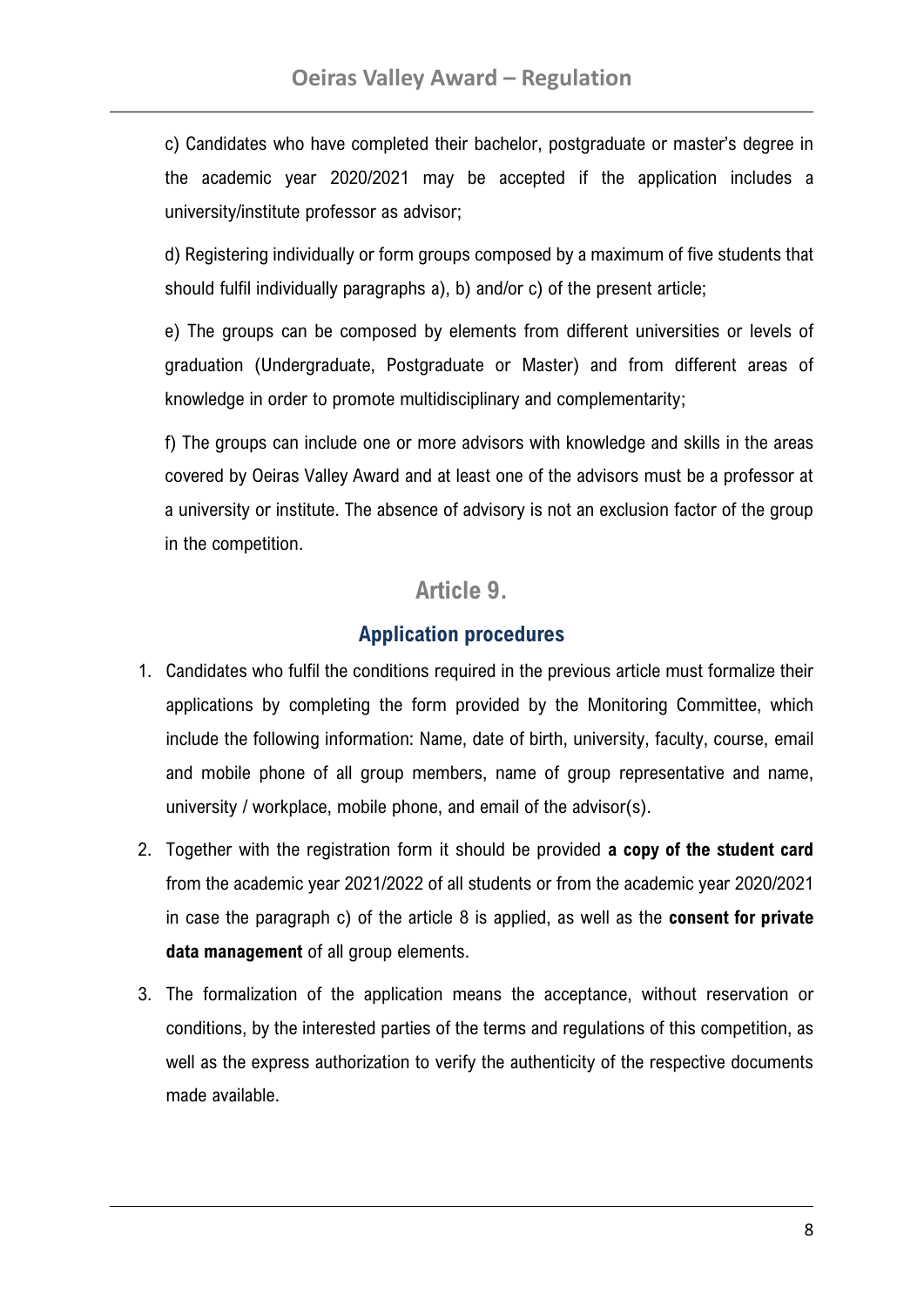# **Article 10.**

#### **Monitoring process**

- <span id="page-8-1"></span><span id="page-8-0"></span>1. The monitoring process aims to support participating teams during the development of the projects.
- 2. The follow-up process includes the fulfilment of a questionnaire provided by the Oeiras Valley Award Monitoring Committee to the participants.
- 3. Within a period of two weeks after the deadline to deliver the follow-up questionnaire the Monitoring Committee will provide feedback to each group.
- 4. If necessary, the Monitoring Committee may request additional information or to provide some clarifications regarding the project.
- 5. The participants may contact the Monitoring Committee during the project development period to obtain any clarifications (important note: The Monitoring Committee will not provide classified information or information that may affect the competitiveness and independence of the competition).

# **Article 11.**

#### **Project submission procedures**

- <span id="page-8-3"></span><span id="page-8-2"></span>1. The project must be submitted in a PDF format;
- 2. The report can be written in Portuguese or English;
- 3. As a guideline, it is suggested that the projects do not exceed 30 pages (Word format) or 50 slides (PowerPoint format), excluding annexes such as figures, videos, market research studies/analysis or other relevant elements;
- 4. The groups may also submit a video (optional) for a public presentation of the project, lasting between 30 and 50 seconds. The videos will be submitted to an open voting process and made available on the social networks of Oeiras Valley Award.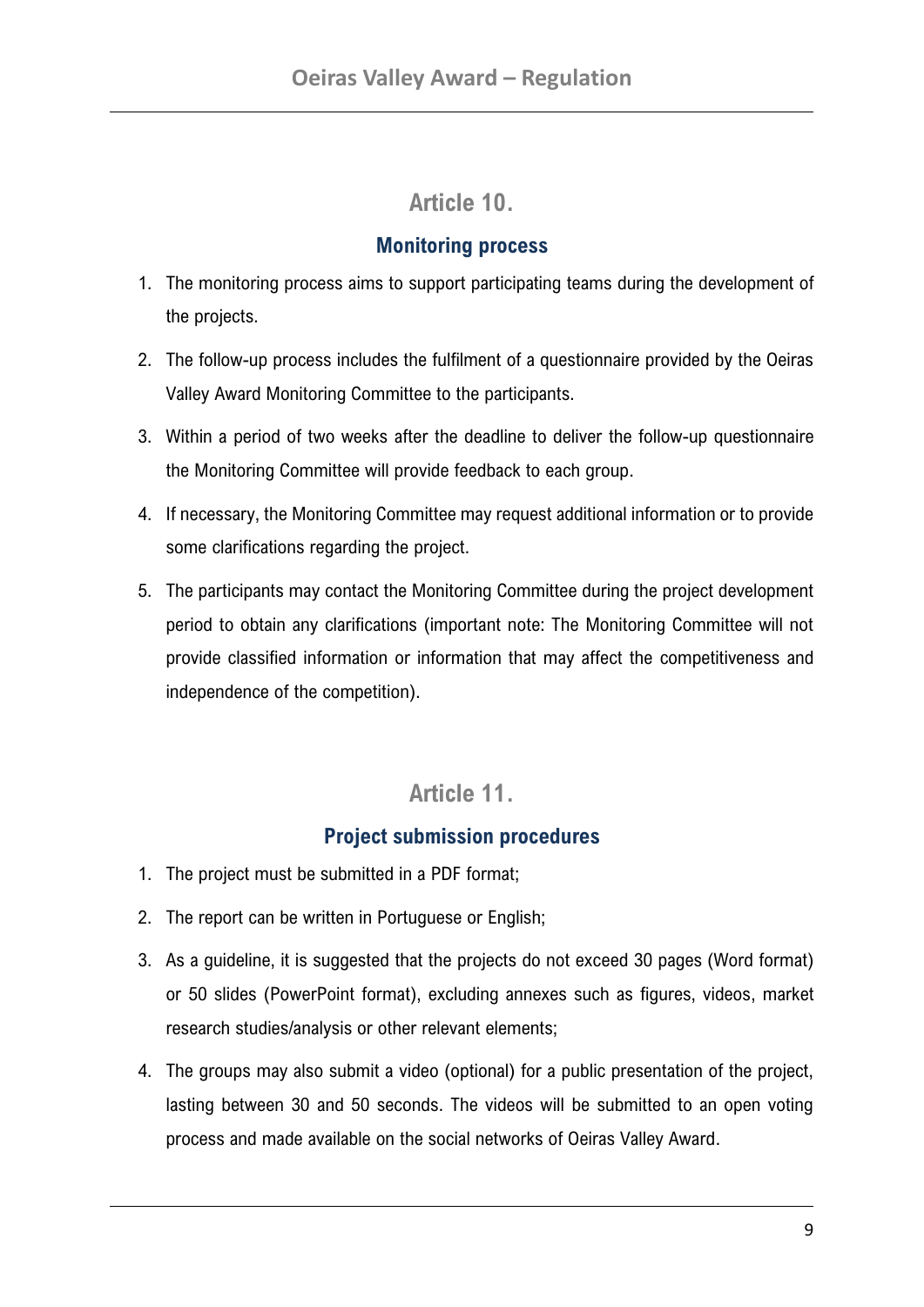- 5. The report and any other content related to the project should be submitted through the email **oeirasvalleyaward@premivalor.com**. The files should be submitted non-editable format (e.g. PDF). In case the project is composed by several documents, the candidates should send a ZIP file with all the documents.
- 6. If the uploaded files exceed 5 Mb they can be placed on online platforms (eg. WeTransfer, google drive, etc.) and an email should be sent to oeirasvalleyaward@premivalor.com sharing the download link.
- 7. Together with the project submission the candidates should send the Final Project Summary which will be made available in due time.
- 8. Any question related to project submission procedures should be emailed to oeirasvalleyaward@premivalor.com.
- 9. The project and Final Project Summary should be submitted according to the deadline stipulated in Article 5.º.

# **Article 12.**

#### **Monitoring Committee and Award Jury**

- <span id="page-9-1"></span><span id="page-9-0"></span>1. All process of launch, processing, interpretation of the regulation, attribution and execution of the award will be the responsibility of the Monitoring Committee, composed by members of PremiValor Consulting, Oeiras Municipality, and partner entities of the project.
- 2. The members of the Monitoring Committee will also be responsible for analysing all the projects in order to select the 10 best projects of each edition.
- 3. The Monitoring Committee is also responsible integrating in the final evaluation phase the group with the most voted video.
- 4. The Award Jury has sole authority and decides sovereignly, according with the most appropriated criteria considering the objective of Oeiras Valley Award, which are outlined in article 13.º.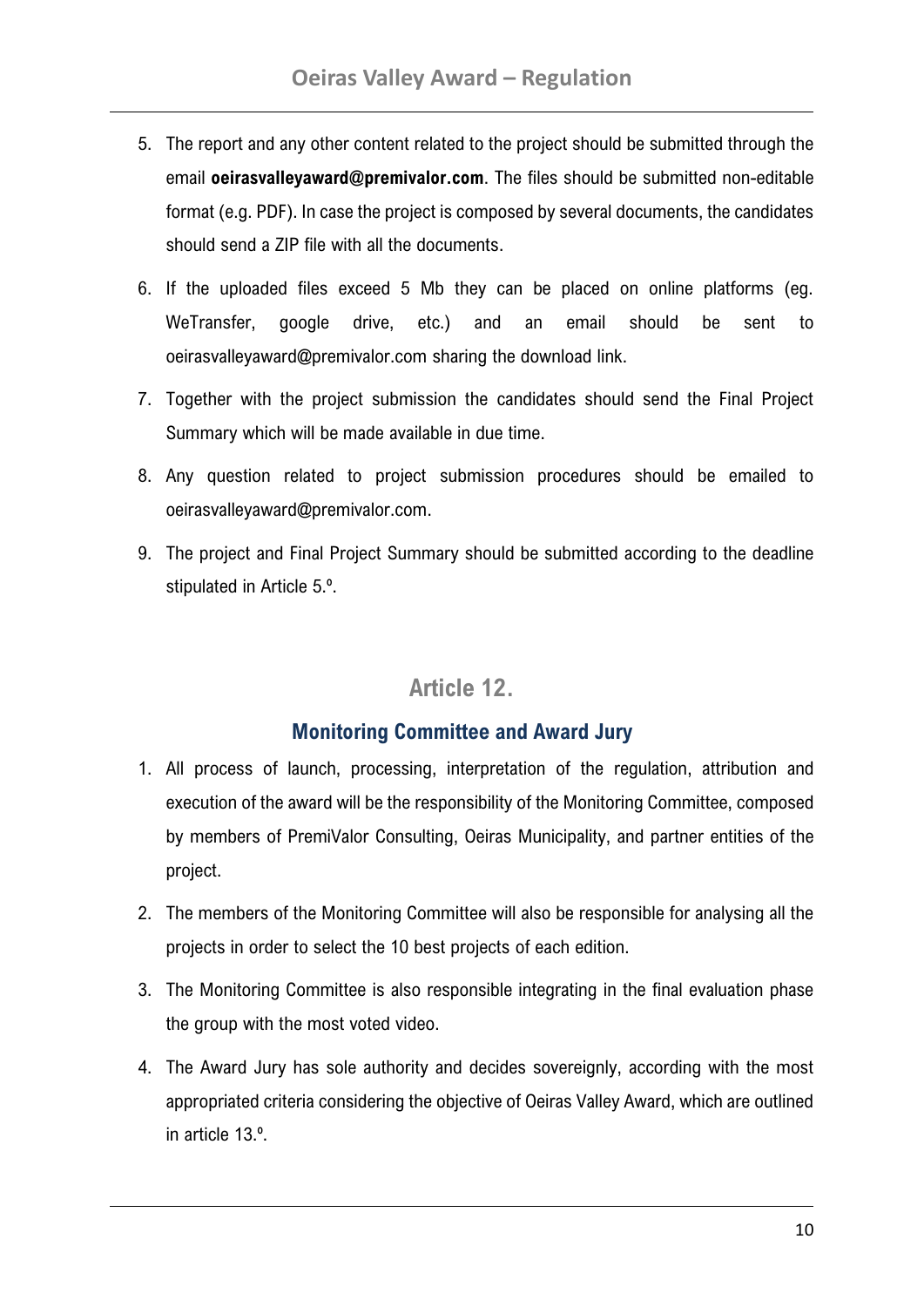5. The Award Jury will be responsible for the final decision of the award attribution and will be composed of the members of the Monitoring Committee, joined by at least three other members, with at least one of them being a representative of the Oeiras Municipality, other from partner entities of the project and another from an institution independent of the promoters of the initiative.

#### <span id="page-10-0"></span>**Article 13.**

#### **Project Evaluation Criteria**

<span id="page-10-1"></span>The evaluation of the projects will be based on the following criteria:

- − Innovation and Creativity;
- − Clear definition of the objective of the project;
- − Methodology applied in project development (the use of the Canvas model is valued, although not mandatory);
- − Project adequacy to the reality of the Oeiras Valley –Oeiras Municipality;
- Technological viability;
- − Economic and financial viability plan and related indicators;
- − Project implementation plan (business plan);
- − Evidence potential in economic terms and in terms of wealth and job creation;
- − Potential of internationalization and scalability;
- − Project presentation (formal report);
- − *Elevator Pitch* performed in the Award Ceremony.

#### **Article 14.**

#### **Award Ceremony**

<span id="page-10-3"></span><span id="page-10-2"></span>1. The award ceremony is the event in which the top 10 projects selected for the final evaluation phase and the project (1 project) whose presentation video has the highest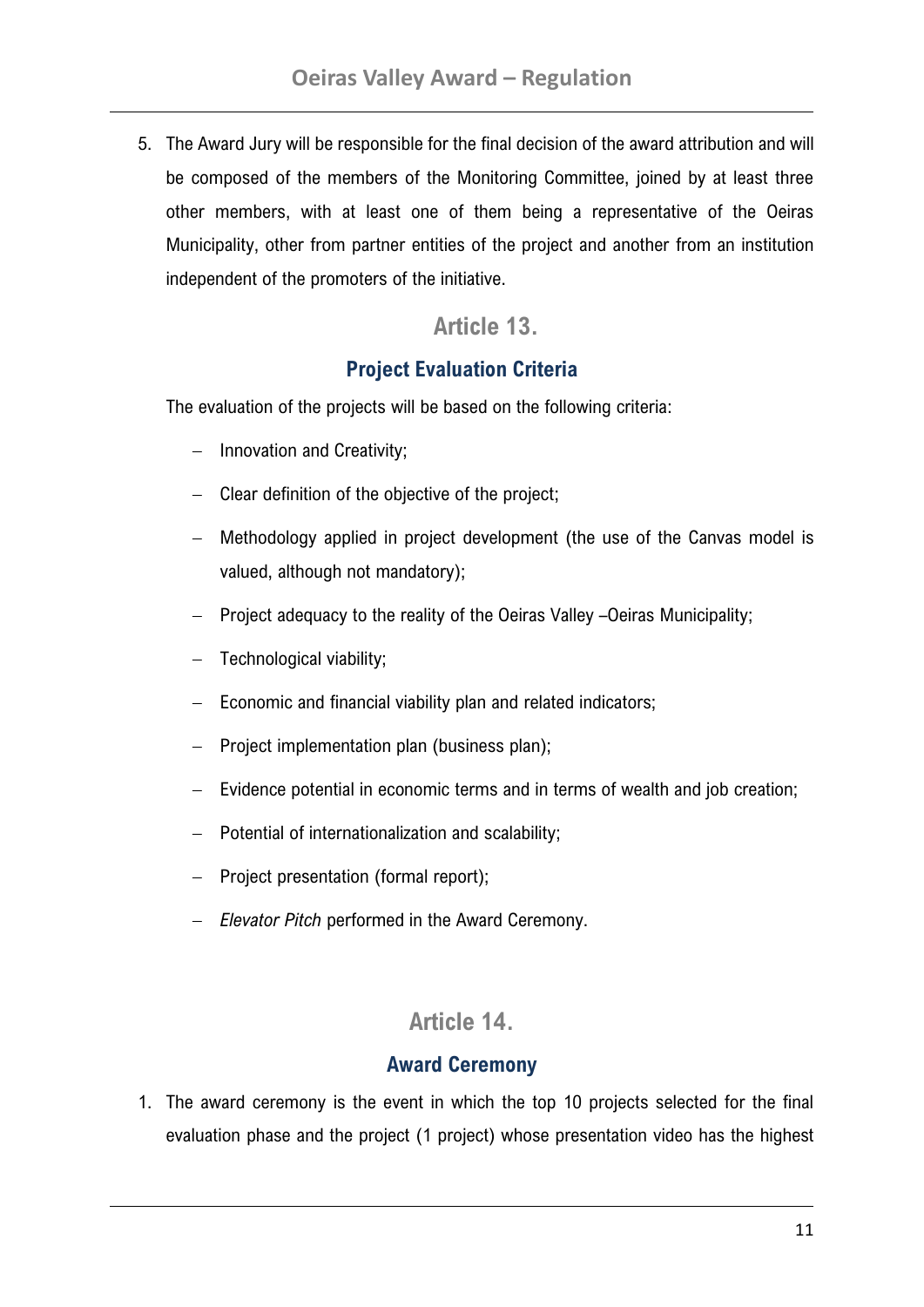number of votes are presented publicly by one or more members of each group - *Elevator Pitch*.

- 2. At the ceremony the Award Jury will evaluate the finalist projects and will be made known the Oeiras Valley Award winning groups.
- 3. The non-attendance of at least one group member at the award ceremony is an exclusion criterion.
- 4. All participating groups will be invited to attend the Award Ceremony.
- <span id="page-11-0"></span>5. Details of the participation in the Award Ceremony will be made available to the finalist groups in advance so that they can prepare their participation.

# **Article 15.**

#### **Communication of the decision**

- <span id="page-11-1"></span>1. After the evaluation of the finalist projects submitted, the decision to award the Oeiras Valley Award will be disclosed and communicated during the Ceremony.
- <span id="page-11-2"></span>2. There will be no isolated communications about the projects.

#### **Article 16.**

#### **Intellectual Property of Candidate Projects**

- <span id="page-11-3"></span>1. The intellectual property of the candidate projects belongs to their authors.
- <span id="page-11-4"></span>2. The reports related to the projects submitted to the contest will not be returned to the candidates, with the management of the contest allowed to divulgate them generally.

# **Article 17.**

#### **Award Rights**

<span id="page-11-5"></span>1. Based on the decision of the Award Jury of the Oeiras Valley Award there will be attributed the following awards:

- The winning student or group of students will be awarded the gross monetary amount of 5.000  $\epsilon$  (five thousand euros).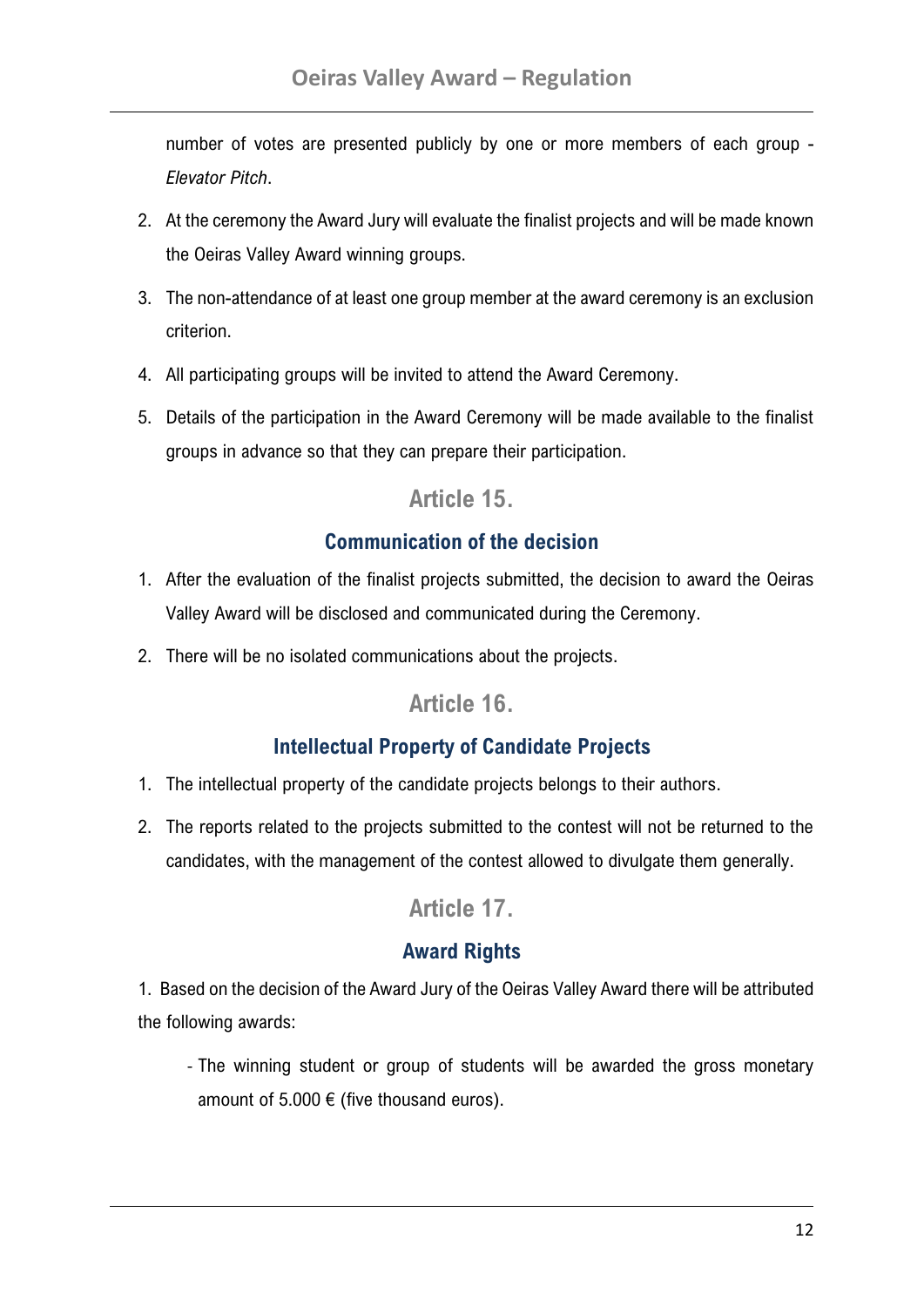- The supervising professor of the winning project, if applicable, will be awarded the gross monetary amount of 2.500  $\epsilon$  (two thousand and five hundred euros).
- The winners also have the possibility to perform a short-term internship at Oeiras Municipality, PremiValor Consulting or other partner organization/company of the project.
- The student or group of students in second and third places will be awarded the gross monetary amount of 3.000  $\epsilon$  (three thousand euros) and 2.000  $\epsilon$  (two thousand euros) respectively.
- The supervising professor of the project in second place will be awarded the gross monetary amount of 2.000€ (two thousand euros) and the supervising professor of the project in third place will be awarded the gross monetary amount of 1.500€ (one thousand and five hundred euros).

2. The attribution of the respective awards presumes a minimum number of 10 received projects. In case the minimum number is not met in a certain edition, the submitted projects transfer automatically to the next edition, being given the candidates the possibility to develop further their projects if they wish so.

- 3. The right to the award is automatically and definitively extinguished, and without any specific formalism, should any of the following occur:
	- a) It is concluded that there is some irregularity in the application of the winning group;
	- b) There is evidence of the project being carried out by other members other than the members of the awarded group;
	- c) Evidence of plagiarism;
	- d) If the prize is not claimed within one year from the date of award;
	- e) If, pending the benefit of the award, the winners are the subject of any criminal proceedings instituted by the State or disciplinary proceedings instituted by the institution of attendance of the course, or the Winners assume behaviour before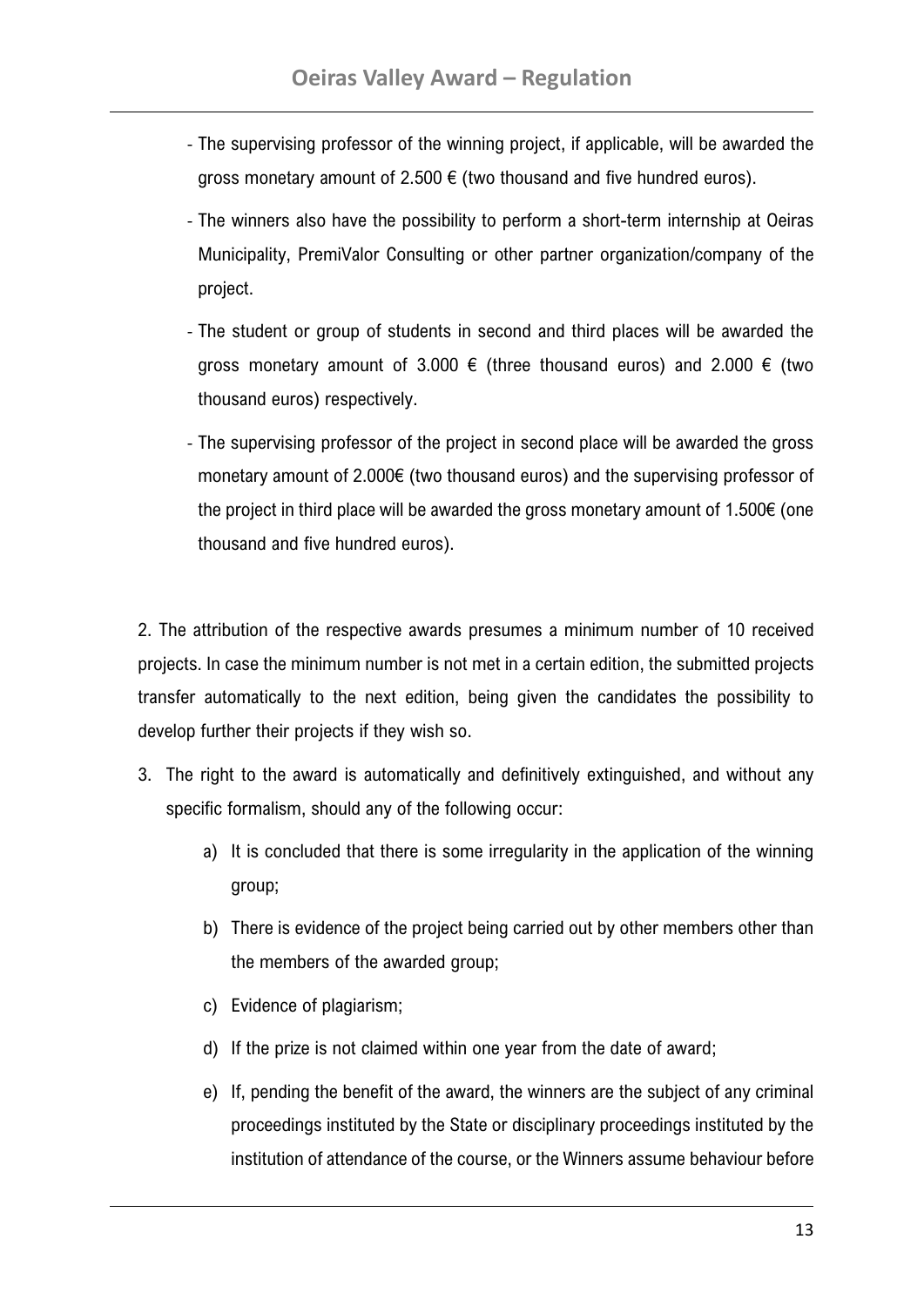the promoters, sponsors or third parties who, due to its severity, determine the image damage and honourability of the participants or the discredit and injury to the entities involved or to themselves.

#### **Article 18.**

#### **Changes to the deadlines and dates in this Regulation**

<span id="page-13-1"></span><span id="page-13-0"></span>The deadlines and dates contained in this Regulation may be changed by decision of the promoters of Oeiras Valley Award, who will publicly announce it.

# **Article 19.**

#### **Processing of Personal Data**

- <span id="page-13-3"></span><span id="page-13-2"></span>1. Enrolment and participation in the Oeiras Valley Award implies the collection and processing of personal data of the interested parties, for which PremiValor Consulting and the project partner entities are responsible, with the data to be processed for the purposes of verifying compliance with the conditions of participation, pursuing the due diligence and communications necessary for the participation and development of the projects and the delivery of the award, holding questionnaires, monitoring, development of the project evaluation process and public disclosure of the image and identification data of the interested parties classified for the award. These purposes are based on the consent of the data subject, provided through the application form.
- 2. The responsible undertake to comply at all times with the legal duties arising from the processing of personal data, including compliance with the appropriate technical and organizational security measures to ensure data protection with a view to compliance with applicable legislation on the protection of personal data, in particular Regulation (EU) 2016/679 of the European Parliament and of the Council of 27 April 2016.
- 3. The collection and processing of personal data of interested parties is a necessary requirement for entry and participation in the Oeiras Valley Award. Failure to provide or incomplete or incorrect data may make it impossible to participate in the Oeiras Valley Award.